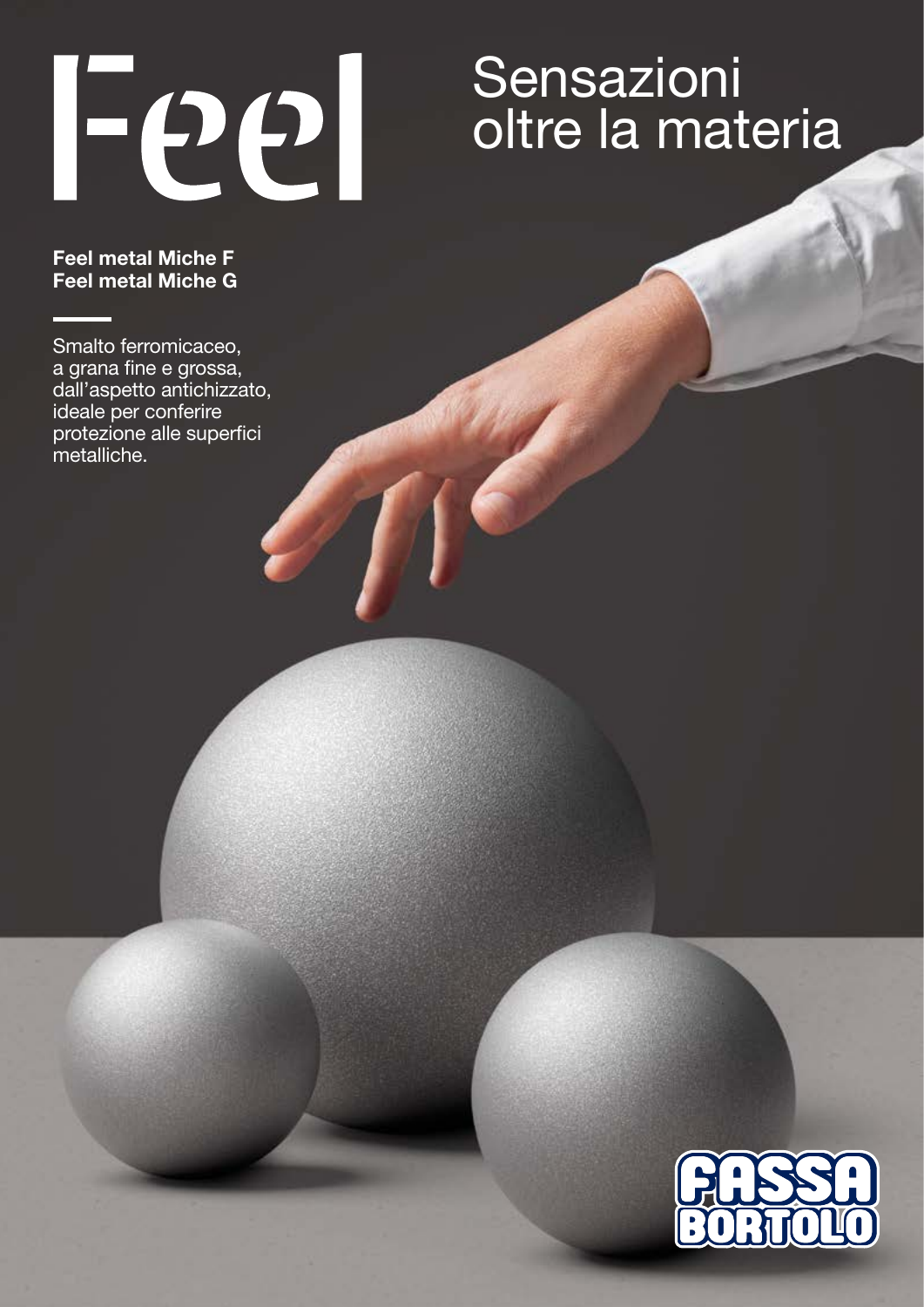Feel metal Miche F Basi e tinte disponibili a grana fine Bases and colours available in fine grain



1630 Alluminio — Aluminium



MM01 Argento — Silver



MM02 Ferro battuto — Wrought iron



MM03 Rame — Copper

**OF** 



**OF** 

*Base*

MM04 Antracite — Anthracite

1640 Grafite — Graphite

**OF** 

 $\overline{\blacktriangle}$  F

*Base*

Feel metal Miche G Basi e tinte disponibili a grana grossa Bases and colours available in coarse grain



1630 Alluminio — Aluminium

1640 Grafite

 G G — Graphite *Base*



MM01 Argento — Silver



G – Wrought iron – Copper ● G MM02 Ferro battuto



MM03 Rame — Copper



MM04 Antracite — Anthracite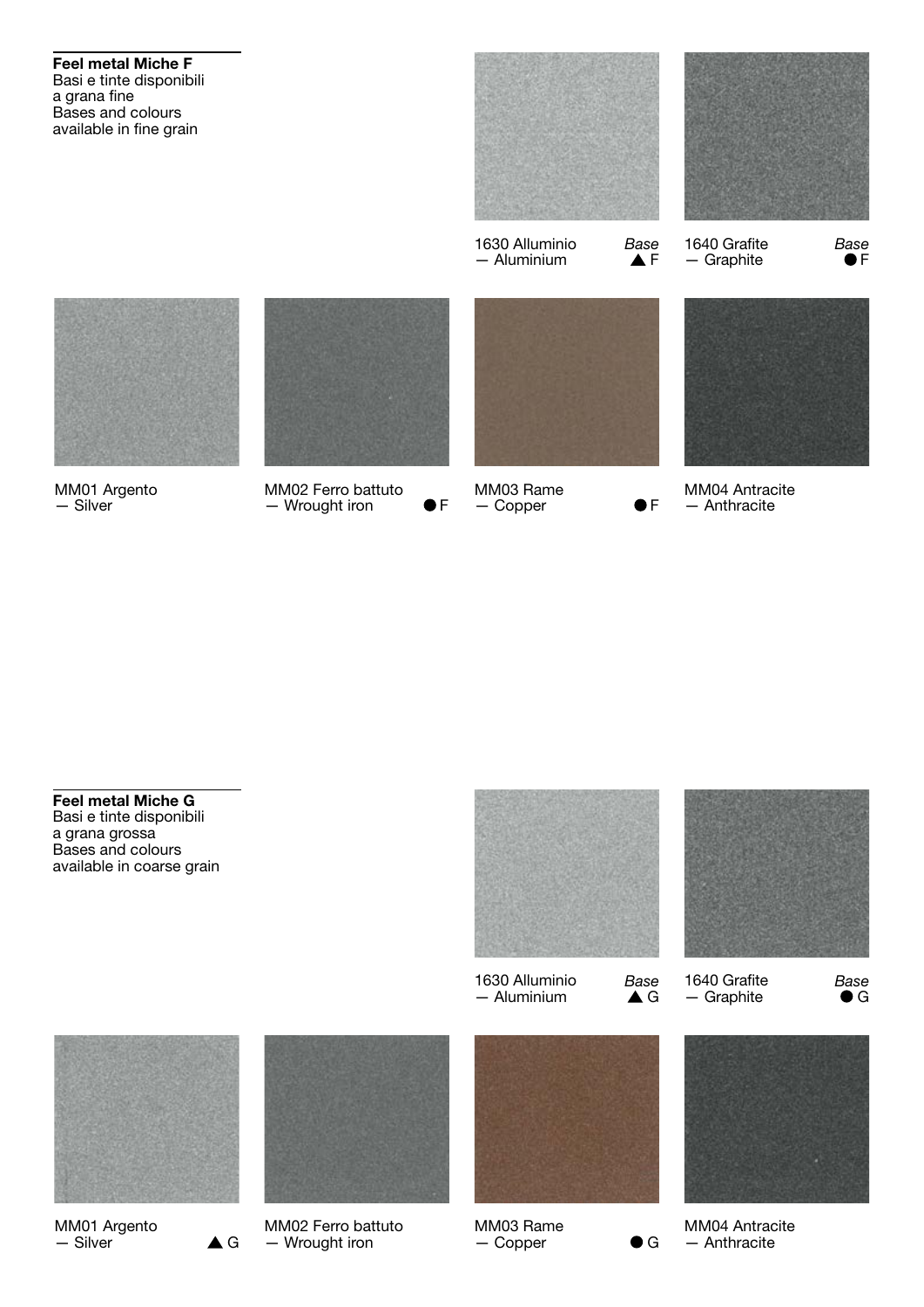Feel metal Miche F Tinte di cartella riproducibili a tintometro Chart colours reproducible with the tintometric system

### $\blacktriangle \overline{F}$

Tinte realizzabili con base Alluminio a grana fine Colours with fine-grade Aluminium base

#### Tinte realizzabili con base Grafite a grana fine Colours with fine-grade Graphite base **OF**

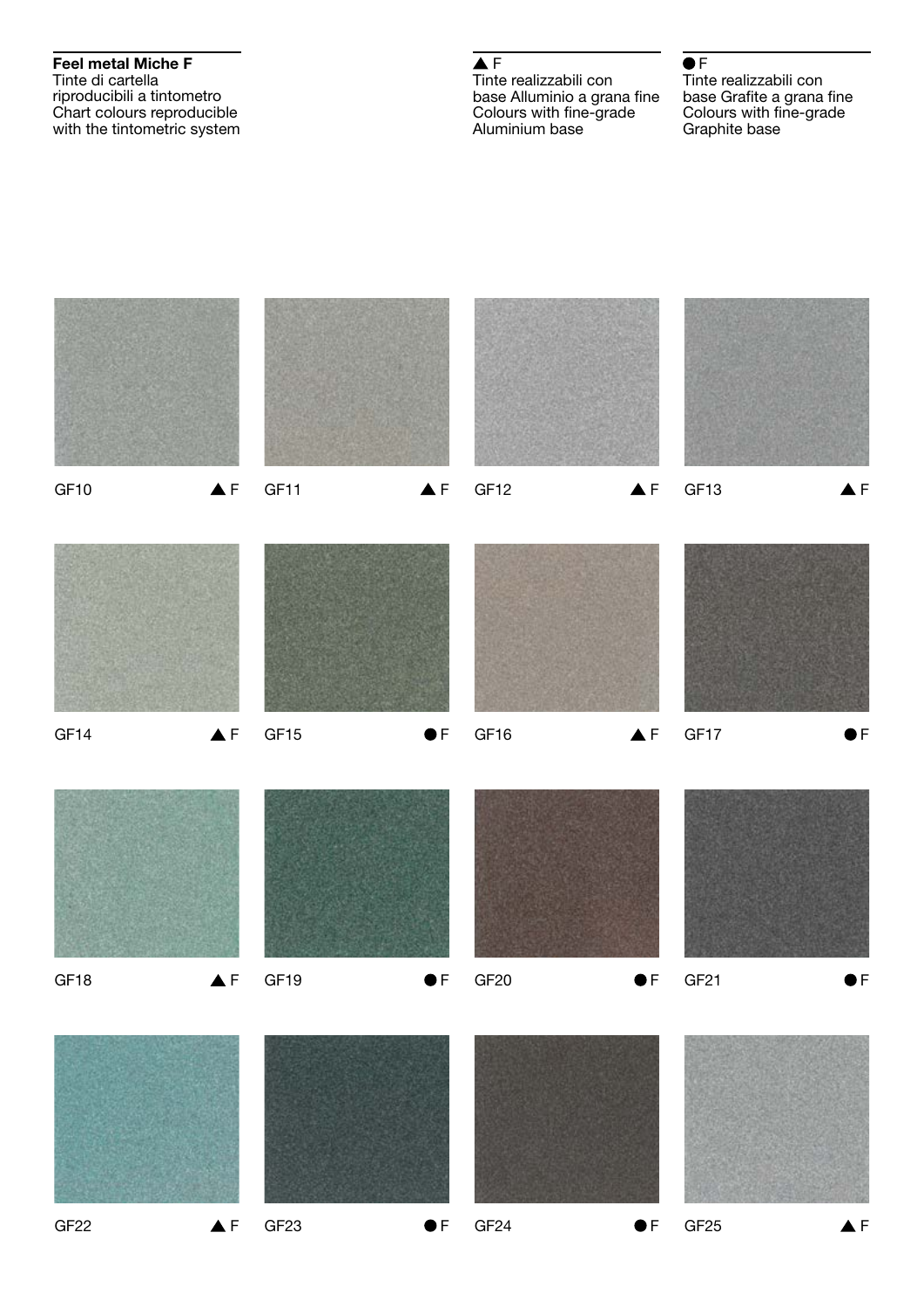Feel metal Miche G Tinte di cartella riproducibili a tintometro Chart colours reproducible with the tintometric system

#### $\triangle$  G

Tinte realizzabili con base Alluminio a grana grossa Colours with coarse-grade Aluminium base

#### **O**G

Tinte realizzabili con base Grafite a grana grossa Colours with coarse-grade Graphite base

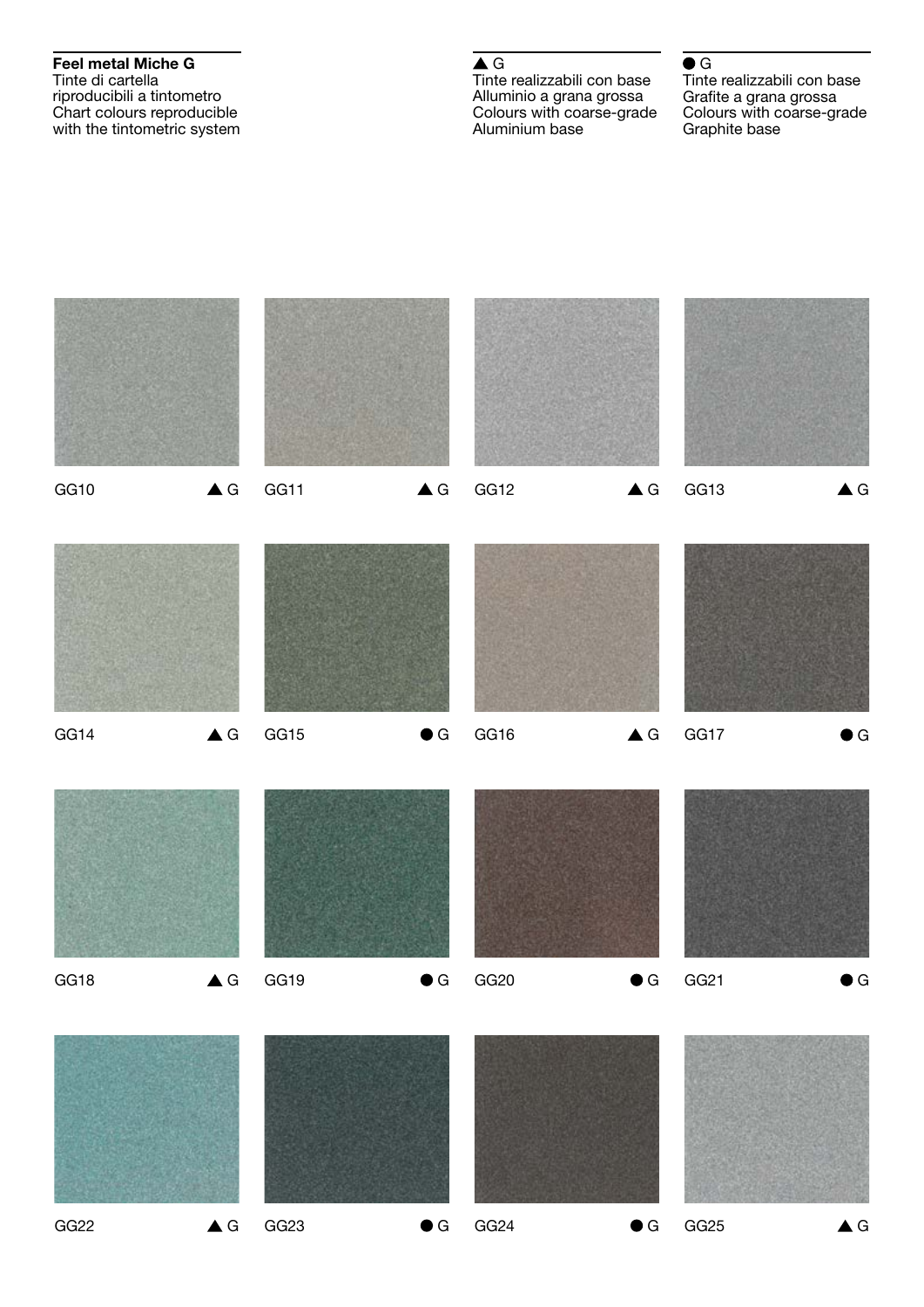